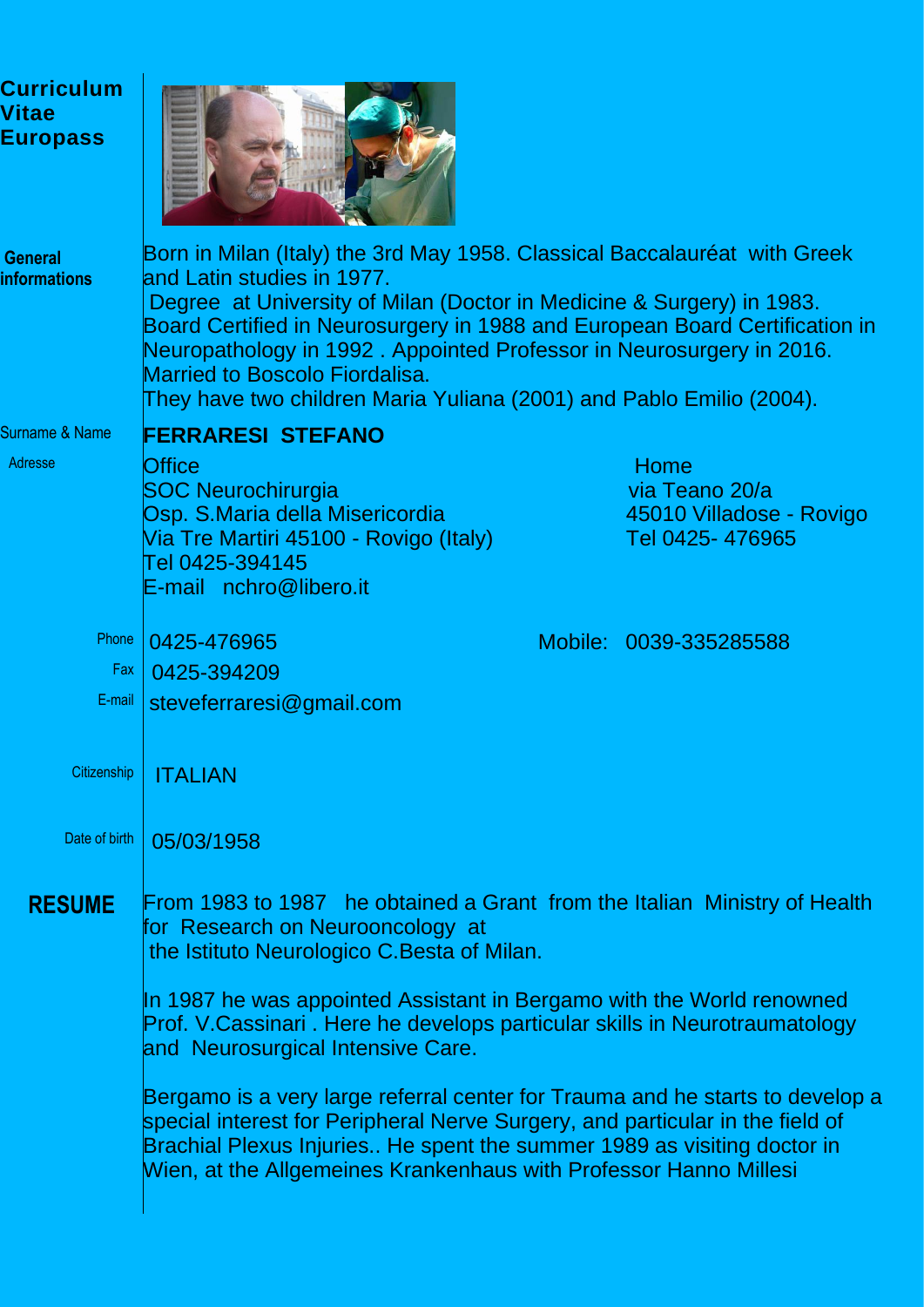In 1992 he joins a Fellowship at the Clinique Longeraie in Lausanne (Switzerland) under Professor A.O.Narakas, a world renowned leading expert in the field of Brachial Plexus Injuries.

In 1993 he is visiting Fellow in New Orleans, with Professor David Kline, one of the leading experts in USA in Peripheral Nerve Surgery and intraoperative Monitoring of peripheral nerves.

In 1995 he is with Alain Gilbert at the Clinique Jouvenet in Paris to participate in his Obstetrical Brachial Plexus Clinic, where he starts a very profound interest in this particular subspecialty of Peripheral Nerves.

Later he fulfills his professional plans extendind his skillls and interests in the field of cranial nerves and in skull base surgery.

He is Visiting fellow in Pittsburgh at the Facial Paralysis Center at Shadyside Hospital , directed by Professor Mark May, and than at the Allegheny Hospital under Prof. T.Fukushima.

He also was visiting in Lubjiana with Professor Vinko Dolenc where he learned the extradural approach to the cavernous sinus and the oculomotor nerves.

In 1996 he is invited to join Dr.P.Buffatti who was charged of the opening of a new Department of Neurosurgery in Rovigo, in the General Hospital (Santa Maria della Misericordia) which is a Hub referral hospital for a wide area.

He performed more than 7500 neurosurgical procedures in all the fields of Neurosurgery.

His experience in adult and neonatal plexus injuries is outstanding with more than 1500 microsurgical reconstructions and another 500 secondary procedures

He authored six book chapters and many papers in international peerreviewed journals.

In the last years he described two novel personal techniques in the reanimation of the facial nerve and in the reconstruction of the upper plexus in C5 and C6 avulsive injuries.

Invited speaker and Honorary Lecturer in Italy and abroad in the field of pain, peripheral nerves and facial nerve reconstruction.

Adjoint Professor at the Neurosurgical School in Padua (Italy) Visiting Professor at the Illinois Neurological Institute (USA)